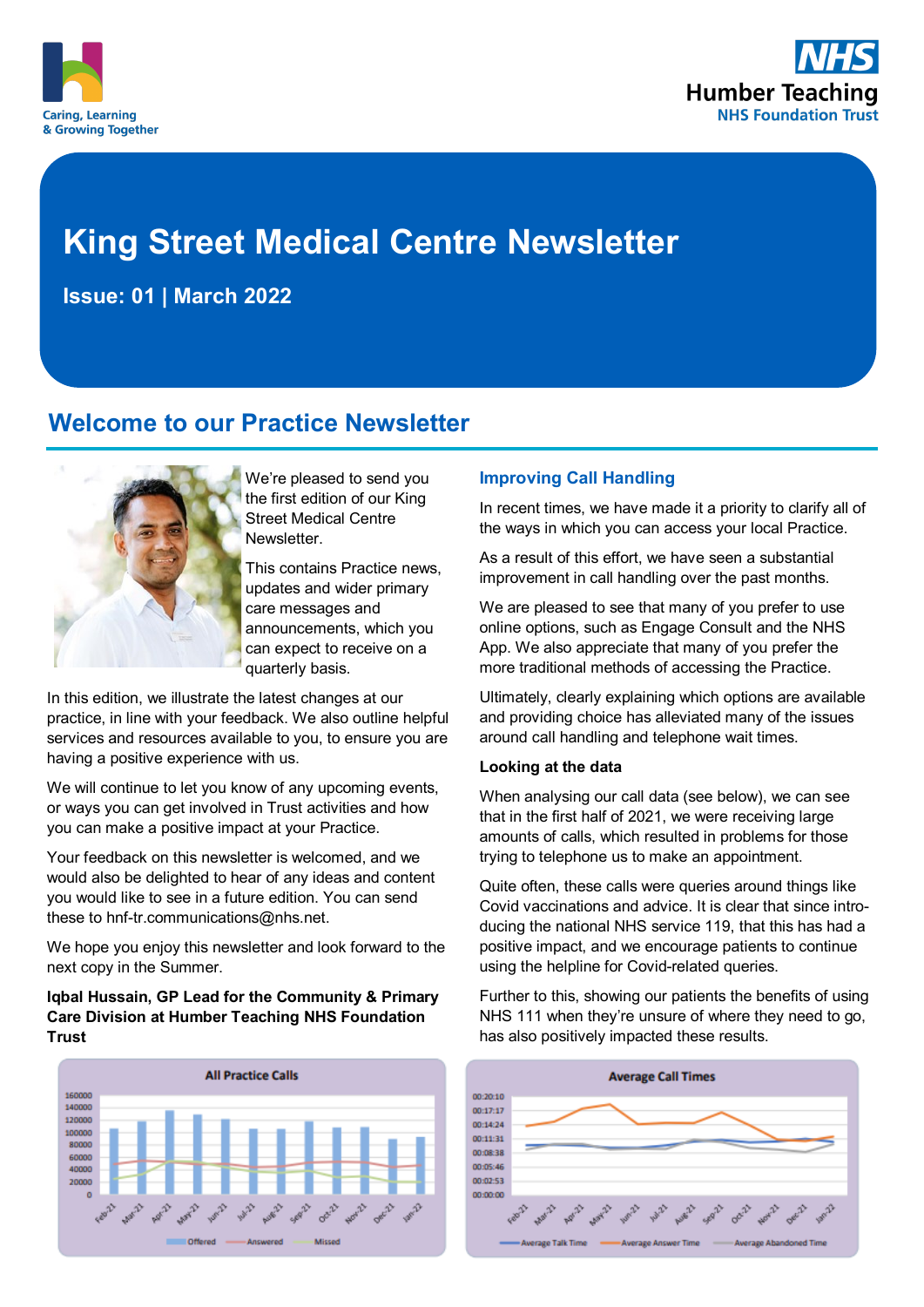# **Getting to Know Your Practice**

#### **What is a Care Navigator?**

A Care Navigator is someone who works in the reception area of your local GP Practice, whose job it is to support you in getting the help you need.

Care Navigators undergo specialist training and, as part of their role, have access to a directory of services to help get you to the right place, at the right time. To enable them to do this, they will ask you some questions about your condition. They will then signpost you to sources of help, advocacy and support, and help you to play an active role in managing your own health.

When directing you to the most appropriate service for your needs, they may also help you with things like booking an appointment.

#### **Meet our Team**

Dr Lindsay Guest — Clinical Lead who joined us in Spring 2017. Area of interest is diabetes.

Dr Carol Wing Yin Ng — GP who joined us in Summer 2020. Areas of interest are dermatology and teaching students.

Dr Joe Sampson — GP who joined us in Autumn 2020.

Elizabeth Dunn — Advanced Clinical Practitioner who joined us in Spring 2020. Areas of interest are minor illness and diabetes.

Sarah Pay — Advanced Clinical Practitioner who joined us in Summer 2021. Areas of interest are women's health, paediatrics and respiratory.

Lisa Chaytor — Advanced Clinical Practitioner who joined us in Summer 2021. Area of interest is cardiology.

Sharon Ditchburn — Clinical Pharmacist who joined us in Winter 2018. Area of interest is mental health.

# **Practice Services**

As a patient at King Street Medical Centre, you have access to additional services to support your health and wellbeing.

#### **NHS Health Checks**

We are working with our YOURhealth service to offer free NHS Health Checks to all our patients.

The check includes a cholesterol and blood pressure check, height, weight and waist measurement. To make an appointment, please call 0800 9177752 or email HNF-[TR.healthtrainers@nhs.net](mailto:HNF-TR.healthtrainers@nhs.net)

#### **Mental Health Support**

Please know that there is support in the East Riding for you if you need it.

Our Emotional Wellbeing Service can be referred into by yourself or your GP, and it is included as part of NHS services. Learn more here: <https://humberews.co.uk/>

## **Gathering Your Feedback**

Completing our data collection surveys allows us to gather data about your experience and improve over time. We reached out following our GP Survey in August 2021, and have been working on responding to your feedback since then. This is an ongoing process and we will continue to ask for feedback.

Most recently, we asked questions to better understand the ethnicity of individuals on our patient list. This information can help us care for you —thank you for your help with this request, we received over 2,500 responses!

next, we will send a request via text message, to ask you about your experiences when using our engage consult<br>platform, which can be accessed via our website or clicking this link <u>https://engage.gp/6970/#/portal</u>. This i Next, we will send a request via text message, to ask you about your experiences when using our Engage Consult consultation service.

We would also like to say a big 'thank you' to those using Engage Consult as we received **3,003** enquiries in 2021, showing that more of our patients are utilising the digital methods of access available to you.

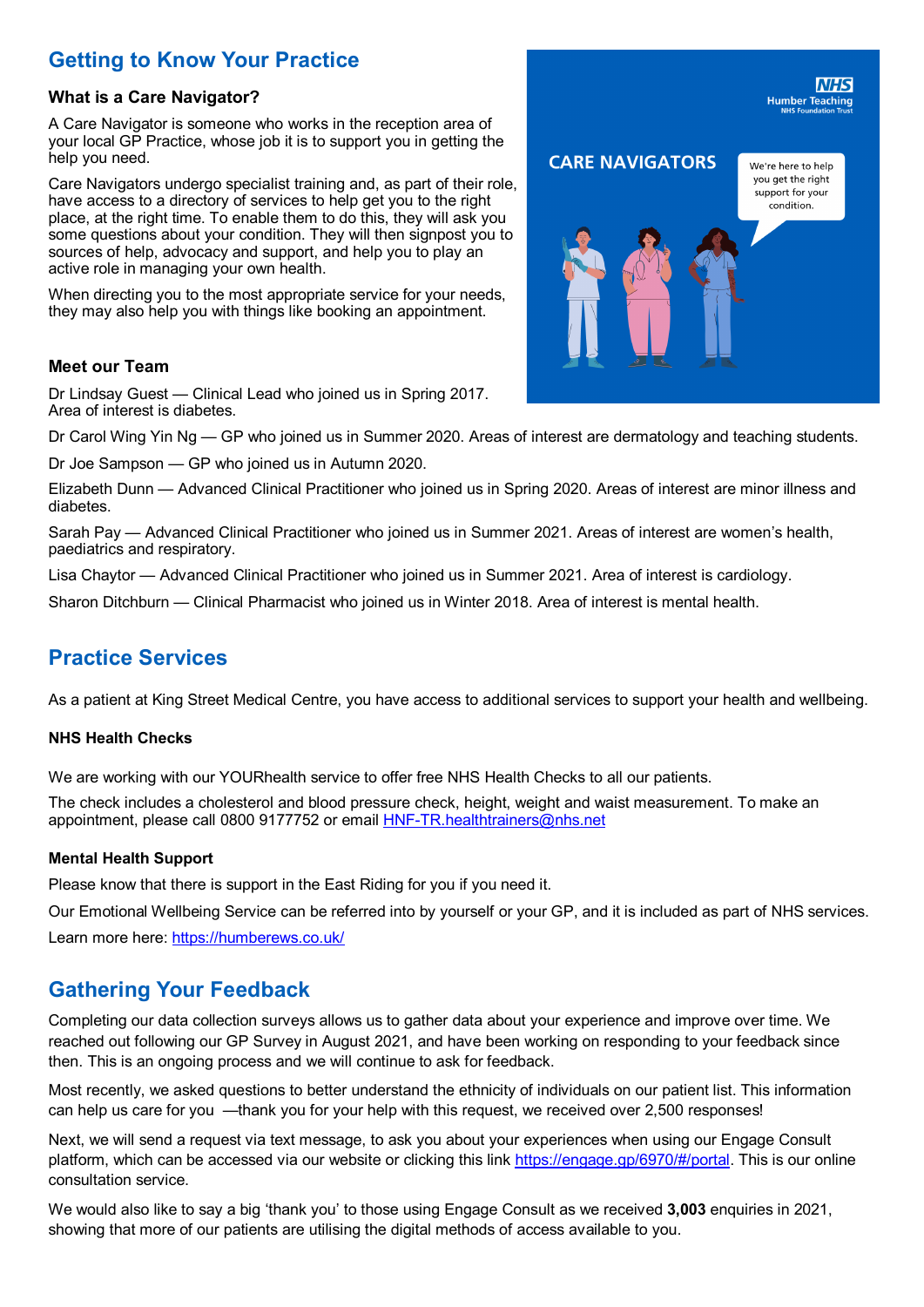# **Have Your Say — Get Involved in Your Local Community Groups**

We appreciate that there is always a lot to take in, in these newsletters, and that there may have been substantial changes to the ways in which GP Practices across the region work, since the last time you visited us.

It is for this reason that we have developed this section, to share with you some of the latest tools and resources you have access to as a patient at our Practice.

#### **Our Patient Participation Group (PPG)**

We are looking for patients to join our PPG group. The purpose of a PPG is to provide a means for patients to be more involved in the services they receive, to explore complaints and survey results, and to propose feedback for future developments and change.

Being part of the Virtual PPG membership does not take up a lot of your time, but it can make a big difference. It gives you the opportunity to provide vital feedback which helps to develop the Practice services. Members of the PPG meet quarterly. We would also like to establish an annual meeting for patients to attend

Any registered member of the Practice can join the group, but there is a process to be followed if you wish to sign up. Please see this page on our website for more information: [https://kingstreetmedicalcentre.nhs.uk/contact/patient](https://kingstreetmedicalcentre.nhs.uk/contact/patient-participation-group/)[participation](https://kingstreetmedicalcentre.nhs.uk/contact/patient-participation-group/)-group/



#### **'involve' Patient Network**

'involve' is a local network for East Riding of Yorkshire residents who are registered with an East Riding GP and who care about the NHS.

Members of the involve patient network help us by contributing their views, and if they wish, volunteering their time to contribute views through surveys, focus groups and conversations – you can choose how much you want to be involved.

If this sparks your interest, please find out more on the East Riding of Yorkshire NHS CCG's website, here:

<https://www.eastridingofyorkshireccg.nhs.uk/opportunities/involve/>

# **The Best Ways to Reach Us**

To help you understand the ways you can access your local Practice, we would like to remind you of the 3 core methods below.

**Engage Consult** — an online portal that you can access via our website, to submit details about your current problem.

A member of our team will review your information and get back to you within 48 hours to discuss the most beneficial next steps. Next steps may include a telephone appointment, an appointment in the Practice, or a referral to another service. Rest assured, the next step you are encouraged to take will be based on your individual needs and the most appropriate way to get support for that need. You can visit the online portal here: <https://engage.gp/6970/#/portal>

**Telephone Call** — you can contact us during our opening hours via telephone on 01483692333

As you may have read on the first page of this newsletter, our telephone call data has improved significantly since we have worked hard to communicate alternative ways of contact at our Practice.

That being said, wait times can continue to increase during busy periods, such as first thing in a morning. If your query is not urgent, we encourage you to call later in the day to avoid these times.

**Visit the Practice** — while we do not encourage large numbers of people to visit the Practice unnecessarily during the Covid-19 pandemic, we would like to remind patients who prefer this method that this option is still available to you.

Our reception team would be pleased to help you with your query. We would just like to remind you to please social distance and wear a mask when visiting.

## **Research supported by your local Practice**

Did you know that we have a research team that works with our Practice?

Find out more, including how to get involved, here: <https://kingstreetmedicalcentre.nhs.uk/services/#research>